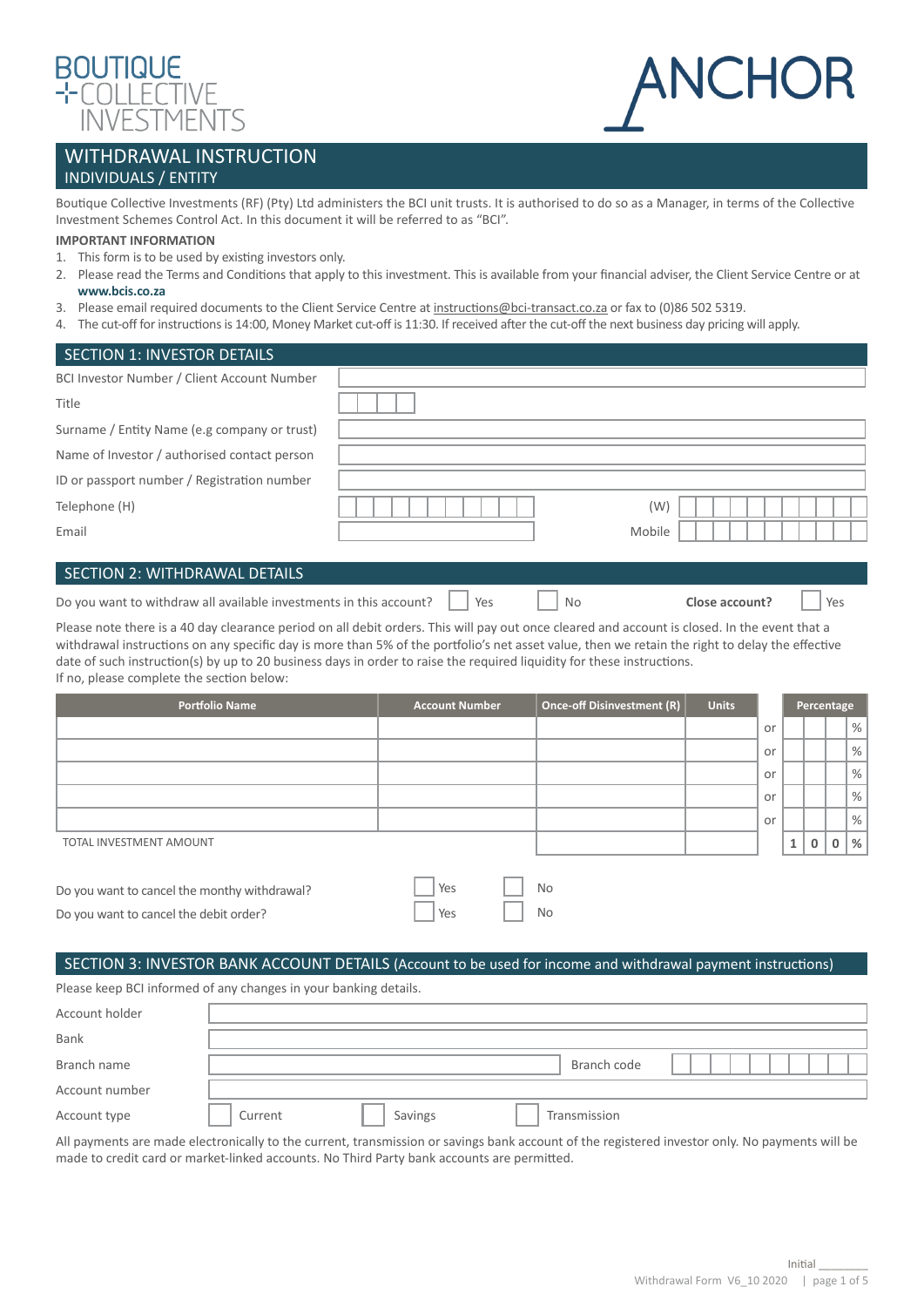## SECTION 4: INVESTOR DECLARATION

- **+** I/We confirm that all information provided herein is true and correct and that I have read and understood the contents of this form.
- **+** I/We have read, understood and agree to the Terms and Conditions.

# CONTACT DETAILS **+ Physical Address Contact us Signature of investor(s) or legal guardian**  $\vert$  **Date D** D ate

Boutique Collective Investments Catnia Building Bella Rosa Village Bella Rosa Street Bellville 7530

## **+ Custodian / Trustee**

The Standard Bank of South Africa Limited Tel: +27 (0)21 441 4100



www.bcis.co.za

# AN ORDINARY MEMBER OF THE ASSOCIATION FOR SAVINGS & INVESTMENT SA

Get in touch: t: +27 21 007 1500/1/2 | +27 21 914 1880 | (0)87 057 0571 | f: (0)86 502 5319 Submit a query: clientservices@bcis.co.za | Submit forms: instructions@bci-transact.co.za

*Should you have any complaints, please send an email to complaints@bcis.co.za*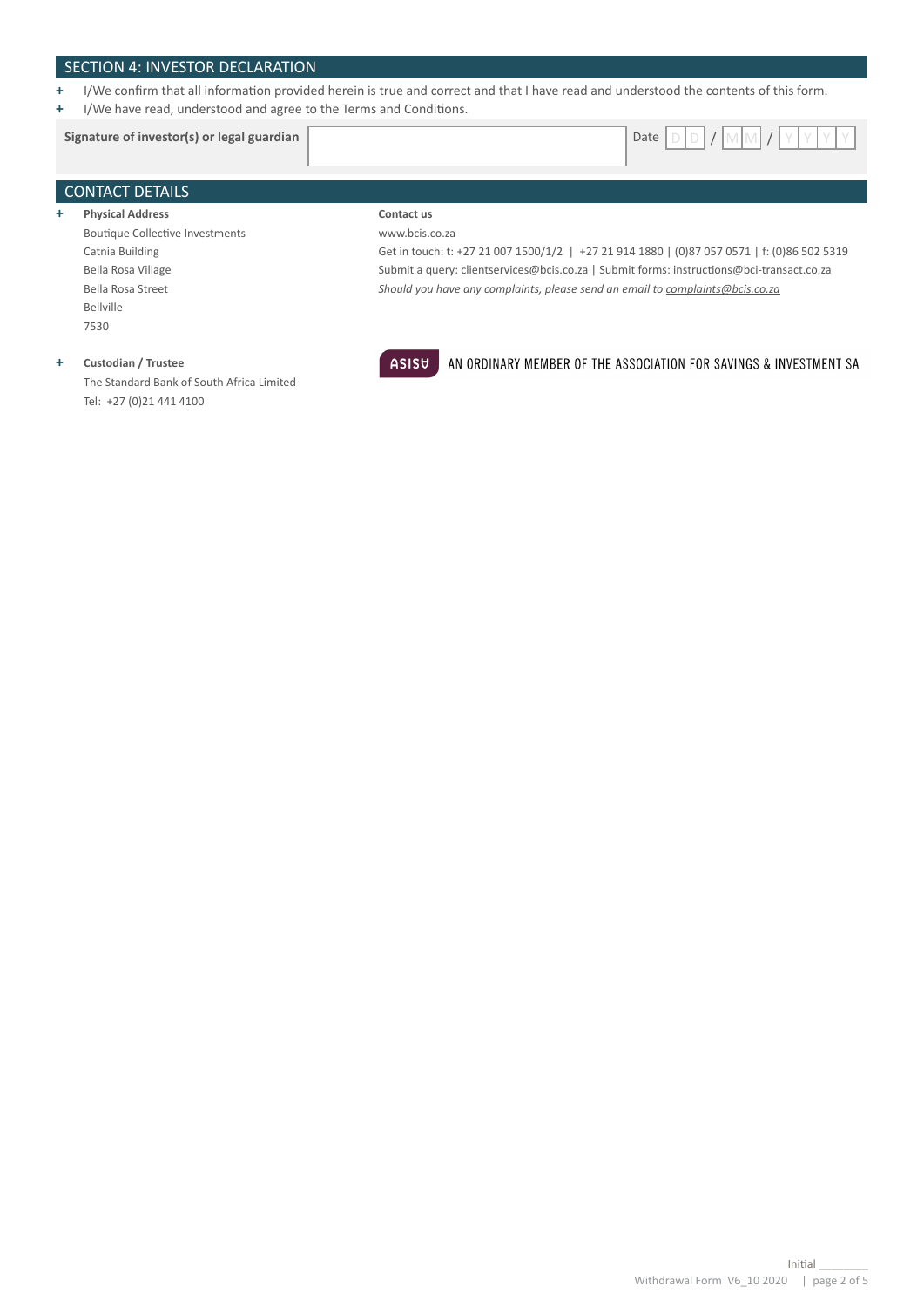# FICA ANNEXURE

## **IMPORTANT INFORMATION**

As an accountable institution, BCI must comply with legislation. The new Financial Intelligence Centre Amendment Act of 2017 (FICA) introduced a risk-based approach to customer due diligence. This means that we must obtain and hold certain information and do a risk-rating on investors.

Without the required information and risk-rating we are not allowed to transact with you, which may mean that you will not be allowed to redeem your investment or add additional investments.

#### **Please complete section A below if you are an Individual Investor OR section B if you are an Insitutional Investor/Legal Entity:**

| SECTION A - INDIVIDUAL INVESTOR                                                                                                        |                                                                                                            |                                                         |
|----------------------------------------------------------------------------------------------------------------------------------------|------------------------------------------------------------------------------------------------------------|---------------------------------------------------------|
| Are you a resident of South Africa?                                                                                                    | No<br>Yes                                                                                                  |                                                         |
| If no, where are you resident?                                                                                                         |                                                                                                            |                                                         |
| Is your bank account domiciled in South Africa?                                                                                        | Yes<br><b>No</b>                                                                                           |                                                         |
| If no, where is your bank domiciled?                                                                                                   |                                                                                                            |                                                         |
| <b>Occupation/Industry Type</b><br>Agriculture, Fishing, Forestry<br><b>Education or Medical</b>                                       | Manager                                                                                                    | Unemployed<br>Professional                              |
| Armed Forces<br>Clerical, Services & Sales<br>Government Employee                                                                      | Executive<br>Minister or Senior Government<br>Pension/Retired                                              | IT Technician or Artisan<br>Self-employed               |
| Source of wealth or income                                                                                                             |                                                                                                            |                                                         |
| (BCI reserves the right to request additional supporting documents)                                                                    |                                                                                                            |                                                         |
| Salary<br>Pension<br>Annuity                                                                                                           | Other                                                                                                      |                                                         |
| Prominent Influential Person or Prominent Public Offical<br>(refer to definition of FPPO and DPIP on Page 5)<br>If yes, please specify | Are you a Foreign Prominent Public Official ("FPPO") or a Domestic Prominent Influential Person (DPIP")?   |                                                         |
|                                                                                                                                        |                                                                                                            |                                                         |
|                                                                                                                                        |                                                                                                            |                                                         |
| SECTION B - INSTITUTIONAL INVESTOR/LEGAL ENTITY<br><b>Entity Type</b>                                                                  |                                                                                                            |                                                         |
| <b>CIS</b><br><b>Government Entity</b><br><b>Medical Scheme</b><br><b>Unlisted Company</b>                                             | Close Corporation<br><b>Listed Company</b><br>Non-profit Organisation<br>Retirement/Pension/Provident Fund | Foreign Company<br>LISP/Nominee<br>Partnership<br>Trust |
| Other (Please specify)                                                                                                                 |                                                                                                            |                                                         |
| <b>Industry Type</b>                                                                                                                   |                                                                                                            |                                                         |
| Agriculture, Forestry, Fishing<br>Corporate<br>Mining & Quarrying                                                                      | Construction<br>Manufacturing, Wholesale, Retail<br>State Owned, Government Enterprise, Armed Forces       |                                                         |
| Real Estate                                                                                                                            | Other (Please specify)                                                                                     |                                                         |
| Is the Entity domiciled in South Africa?<br>If no, please state where?                                                                 | No<br>Yes                                                                                                  |                                                         |
| Is your bank account domiciled in South Africa?                                                                                        | Yes<br>No                                                                                                  |                                                         |

#### **Please complete the following for each beneficial owner/related party and each representaive acting on behalf of the Institutional Investor/ Legal Entity:**

\*If you need to list more than 3 Persons, please copy page 4.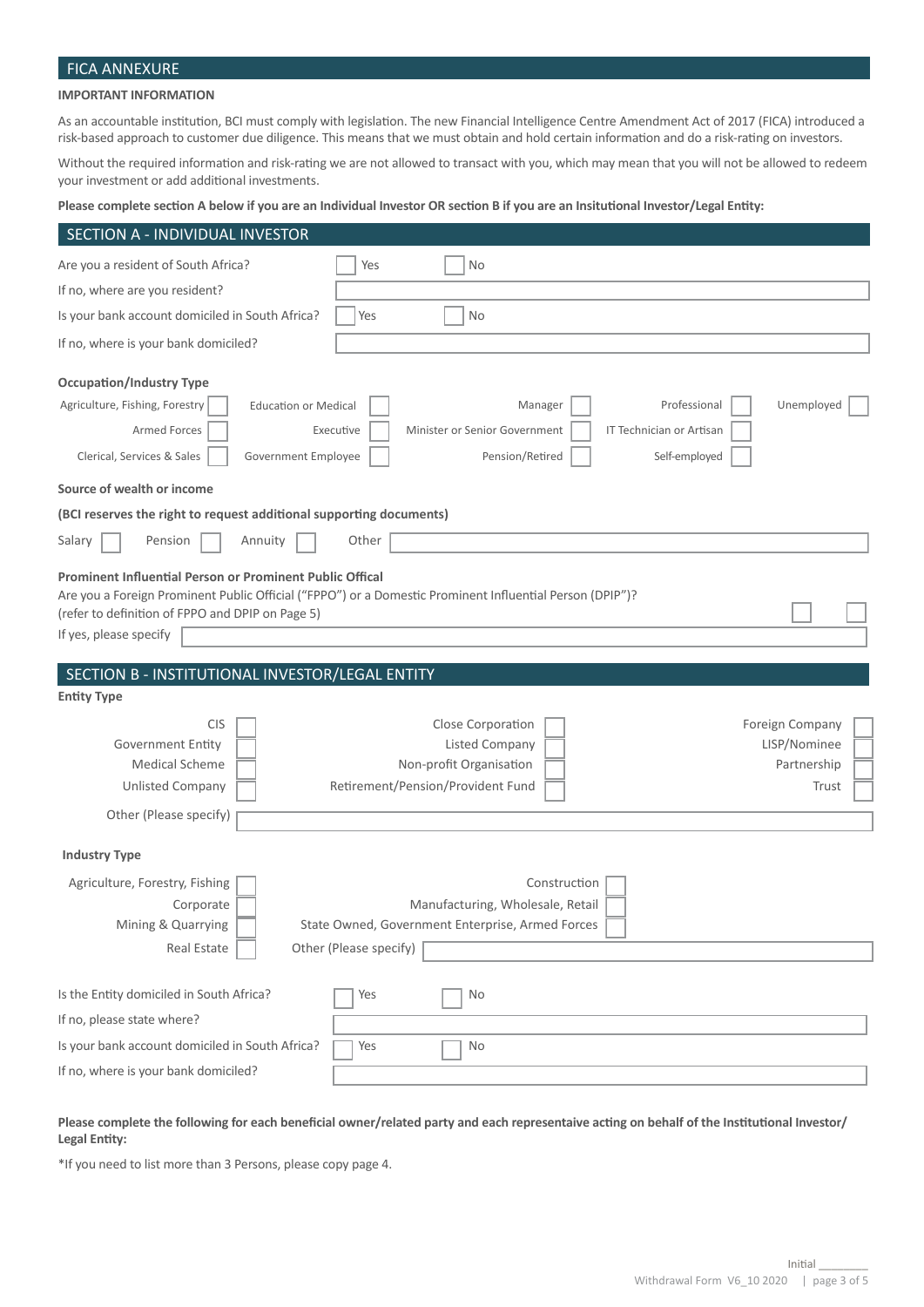#### BENEFICIAL OWNERS / RELATED PARTIES The Financial Intelligence Centre Act no. 38 of 2001 (FICA) obliges BCI to verify the identity of its clients. Each of the following **natural persons**  must complete this annexure A and provide a clear copy of ID: **+** If the legal entity is an **UNLISTED COMPANY**, complete the below for all directors and all authorised signatories. **+** Does any natural person hold more than 25% of the company shares? (Provide confirmation of shareholding) If yes, complete the below for all persons holding more than 25% shareholding. **+** If the shareholder having more than 25% shareholding is a Trust or a Legal Person confirm if any natural person of that Trust or Legal Person holds more than 25% shareholding. Yes | | No Yes | | No

 If yes, complete below for all natural persons holding more than 25% (Provide confirmation of shareholding)

- **+** If the legal entity is a **LISTED COMPANY,** complete the below for all authorised signatories.
- **+** If the legal entity is a **TRUST**, complete the below for each trustee, each beneficiary and the founder of the Trust and all authorised signatories.
- **+** If the legal entity is a **PARTNERSHIP** or a **CLOSE CORPORATION**, complete the below for every partner, member and authorised signatories.
- **+** If the legal entity is **OTHER LEGAL ENTITY** (Clubs, churches, unions, etc), complete the below for every authorised signatories.
- **+** If any natural person is appointed as per discretionary mandate, complete the below for mandated person.
- **+** If any natural person has power of attorney who is authorised to represent or act on behalf of the legal entity, complete the below for the person who holds power of attorney.

#### NATURAL PERSON

## **Type (Complete for each natural person)**

| Full Name(s) & Surname /<br>and Physical Address                                                                                                              | Date of Birth | Identification number<br>/ Passport number (if<br>foreign national) | <b>Income Tax</b><br>Reference number | Nationality               |  |  |
|---------------------------------------------------------------------------------------------------------------------------------------------------------------|---------------|---------------------------------------------------------------------|---------------------------------------|---------------------------|--|--|
| $1.$                                                                                                                                                          |               |                                                                     |                                       |                           |  |  |
| Physical Address:                                                                                                                                             |               |                                                                     |                                       |                           |  |  |
|                                                                                                                                                               |               |                                                                     |                                       |                           |  |  |
| Telephone (H)<br>Authorised Signatory                                                                                                                         | Telephone (W) | Beneficiary                                                         | Mobile                                | Controlling Person        |  |  |
| Founder                                                                                                                                                       |               | Mandate                                                             |                                       | Partner                   |  |  |
| Power of Attorney                                                                                                                                             |               | Shareholder                                                         |                                       | Trustee                   |  |  |
| Are you a Foreign Prominent Public Official ("FPPO") or a Domestic Prominent Influential Person ("DPIP")?<br>(Refer to definition of FPPO and DPIP on page 5) |               |                                                                     |                                       | Yes<br><b>No</b>          |  |  |
| If yes, please specify                                                                                                                                        |               |                                                                     |                                       |                           |  |  |
| 2.                                                                                                                                                            |               |                                                                     |                                       |                           |  |  |
| Physical Address:                                                                                                                                             |               |                                                                     |                                       |                           |  |  |
|                                                                                                                                                               |               |                                                                     |                                       |                           |  |  |
| Telephone (H)                                                                                                                                                 | Telephone (W) |                                                                     | Mobile                                |                           |  |  |
| Authorised Signatory                                                                                                                                          |               | Beneficiary                                                         |                                       | <b>Controlling Person</b> |  |  |
| Founder                                                                                                                                                       |               | Mandate                                                             |                                       | Partner                   |  |  |
| Power of Attorney                                                                                                                                             |               | Shareholder                                                         |                                       | Trustee                   |  |  |
| Are you a Foreign Prominent Public Official ("FPPO") or a Domestic Prominent Influential Person ("DPIP")?<br>(Refer to definition of FPPO and DPIP on page 5) |               |                                                                     |                                       | Yes<br><b>No</b>          |  |  |
| If yes, please specify                                                                                                                                        |               |                                                                     |                                       |                           |  |  |
| 3.                                                                                                                                                            |               |                                                                     |                                       |                           |  |  |
| Physical Address:                                                                                                                                             |               |                                                                     |                                       |                           |  |  |
|                                                                                                                                                               |               |                                                                     |                                       |                           |  |  |
| Telephone (H)                                                                                                                                                 | Telephone (W) |                                                                     | Mobile                                |                           |  |  |
| Authorised Signatory                                                                                                                                          |               | Beneficiary                                                         |                                       | <b>Controlling Person</b> |  |  |
| Founder                                                                                                                                                       |               | Mandate<br>Shareholder                                              |                                       | Partner                   |  |  |
| Power of Attorney<br>Are you a Foreign Prominent Public Official ("FPPO") or a Domestic Prominent Influential Person ("DPIP")?                                |               |                                                                     |                                       | Trustee                   |  |  |
| (Refer to definition of FPPO and DPIP on page 5)                                                                                                              |               |                                                                     |                                       | Yes<br><b>No</b>          |  |  |
| If yes, please specify                                                                                                                                        |               |                                                                     |                                       |                           |  |  |